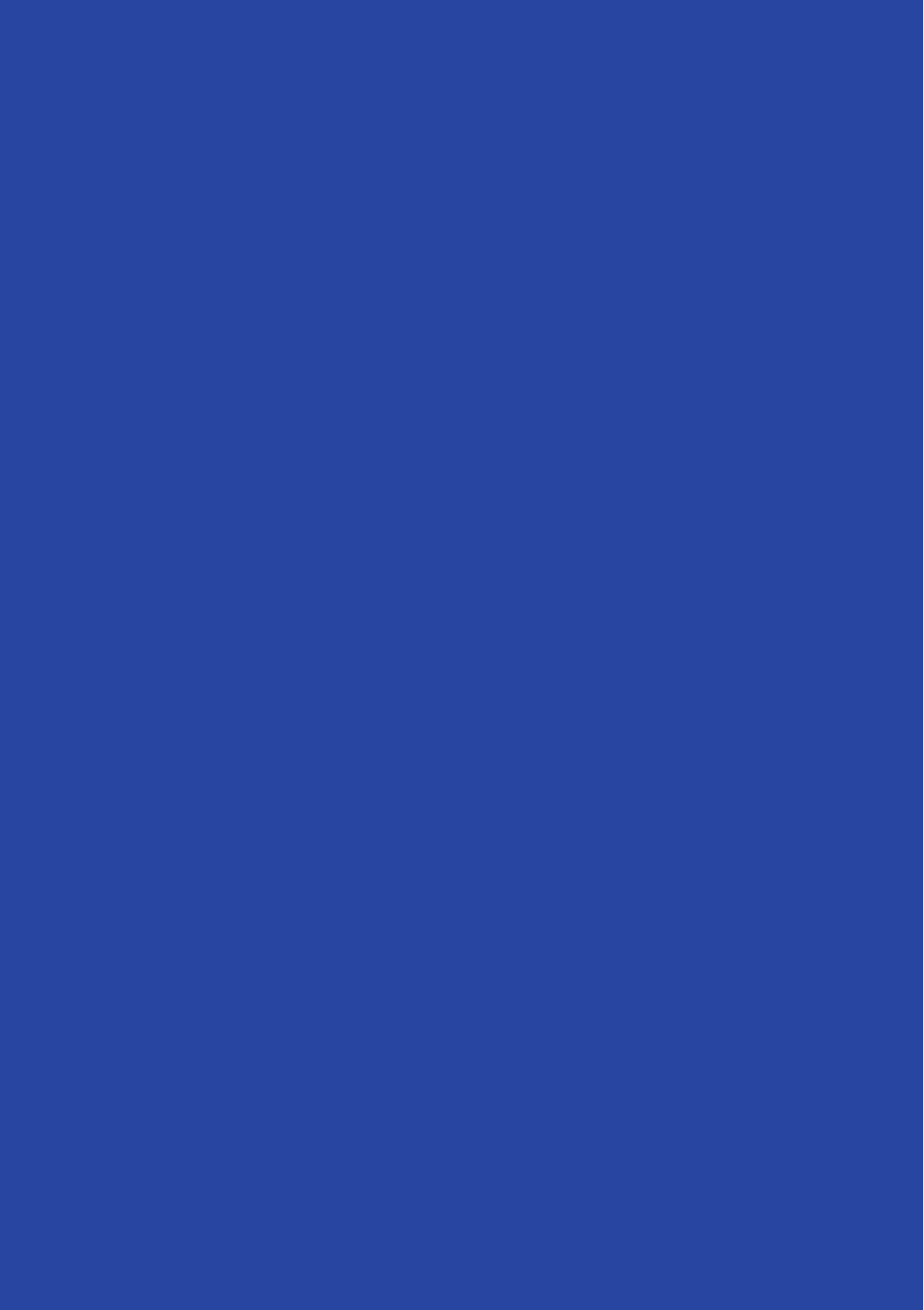# **Contents**

### Introduction

- Why exercise at home? 3
- Getting started 4

### **Exercises**

- Mobility 6
- Stability, balance and coordination 9
- **Strength** 12
- **Cardio** 18

### Your health

Healthy eating, smoking and alcohol consumption 20

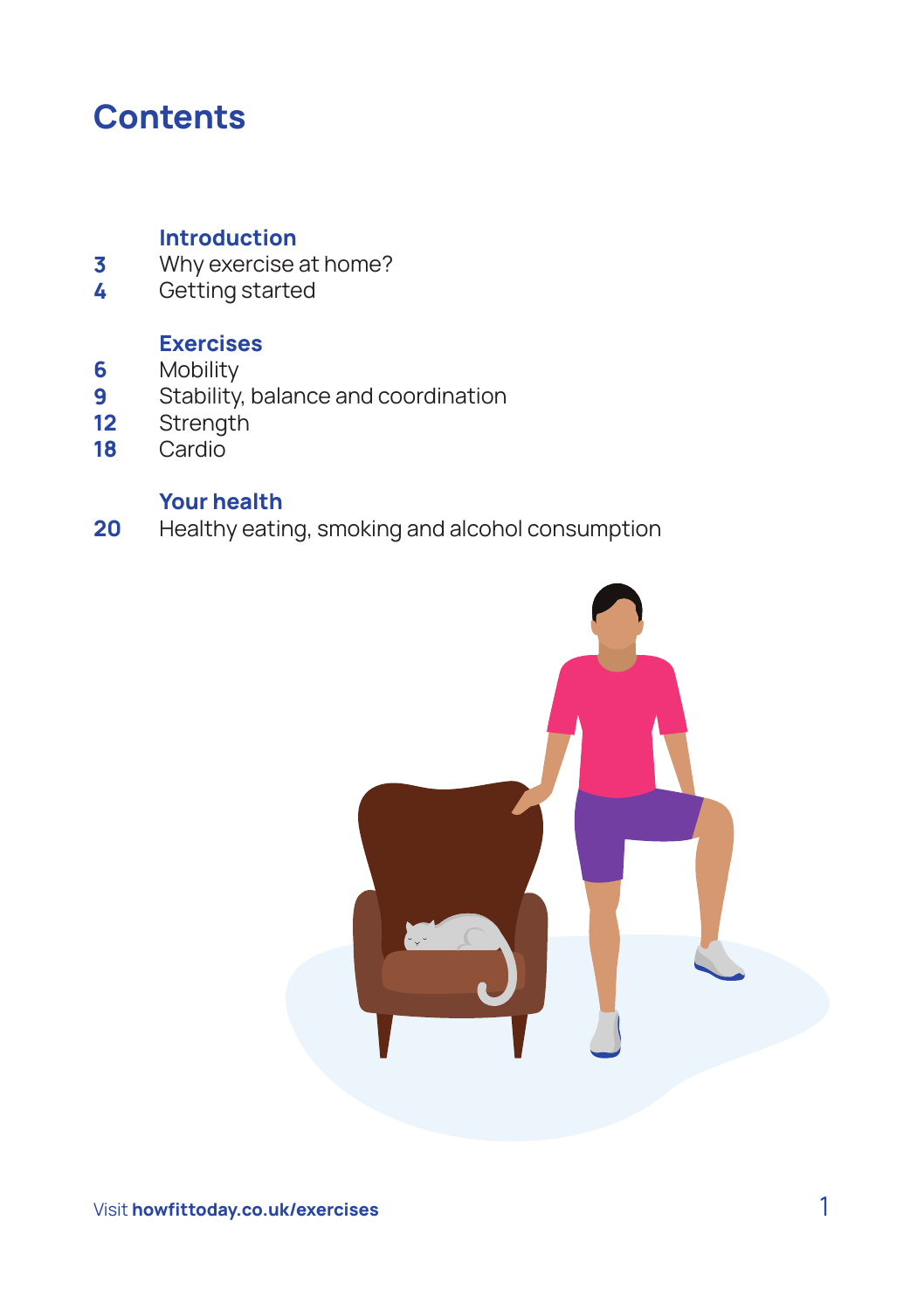Exercise makes you feel happy and healthy, it's free and can be fun!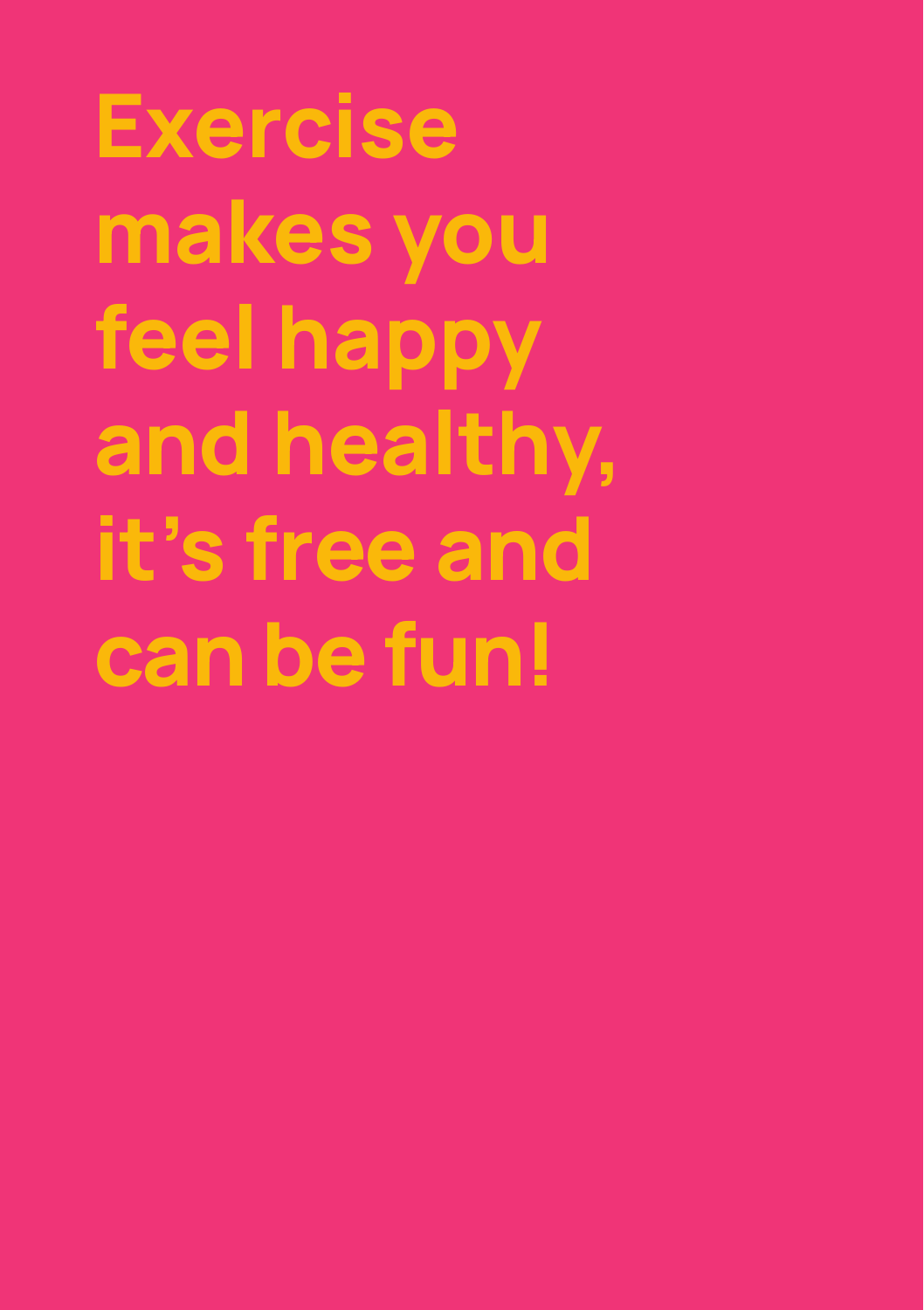# Why exercise at home?

Being home for a long time means we've not been getting the exercise we used to. Even before the COVID-19 virus hit the UK, not enough of us were getting the exercise we needed, so it is vital that we get fit enough to enjoy being out and about as safely and healthily as possible.

Exercise (even a bit) can help prevent or cut down the risk of:

- Medical problems like type 2 diabetes, high blood pressure, cancer and heart attacks
- Joint and muscle problems
- Suffering mental health problems
- Hospital admissions for an emergency and spending a long time in hospital if you do need to be admitted
- Loss of independence, difficulty mobilising and obesity

Much more importantly, exercise makes you feel happy and healthy, it's free and can be fun!

This leaflet shows you some simple exercises anybody can do at home:

- The exercise levels chosen would suit adults of any age, whether you currently exercise or not and all these exercises take very little time to perform
- There are also some tips for moving onto the next set of exercises when you are finding the starter ones too easy
- Don't give up after mastering the exercises here – keep going and try and move on to more exercises

Visit howfittoday.co.uk/exercises to see videos for each exercise.



The exercises are divided into these four main areas but to gain the most benefit, try to complete all four if you can.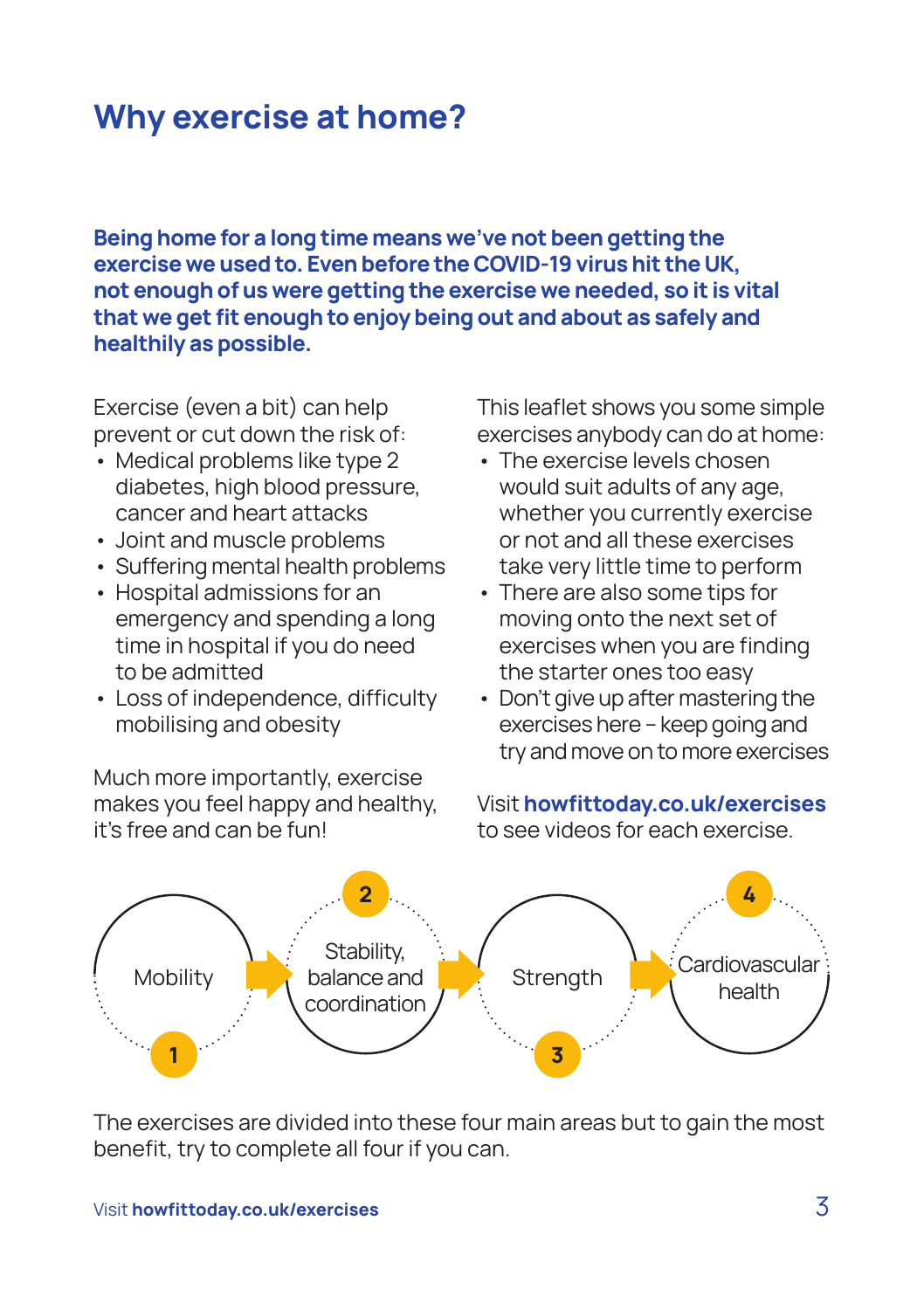# Getting started

There are three different levels of exercises, so choose a level that suits your own level of fitness best. The next level up is a bit more challenging than the one before and you should try to move up a level when you can comfortably manage the previous exercises.

You can also switch between levels if there are exercises in the next level that you think you can do safely. Wear sensible footwear, keep some water to hand and keep a sturdy chair next to you for stability if you are not used to exercising.

You should aim to have a programme that you can manage and repeat 4 or 5 days a week,

or as many of the 5 days that you can. If there are too many exercises for you to do, just cut back.

To get the most benefit, you should feel that you have done something a little out of the ordinary – a little warmer, a little short of breath, feeling your heart rate going a little faster, within the safety limits listed below.

• Do try the exercises • Do keep doing them as we have shown you; improvements happen for everybody over time • Do follow the links to the online resources • Do involve your family and friends to help keep you motivated, whether outdoors, by video call or in person if social distancing allows • Don't feel that you are too unfit to try these; they are designed to help people start slow and work up gently • Don't do an exercise if you are unsure how to do it STOP an exercise STRAIGHT AWAY if you have chest pain, shortness of breath worse than usual, or you feel so unsteady that you might fall.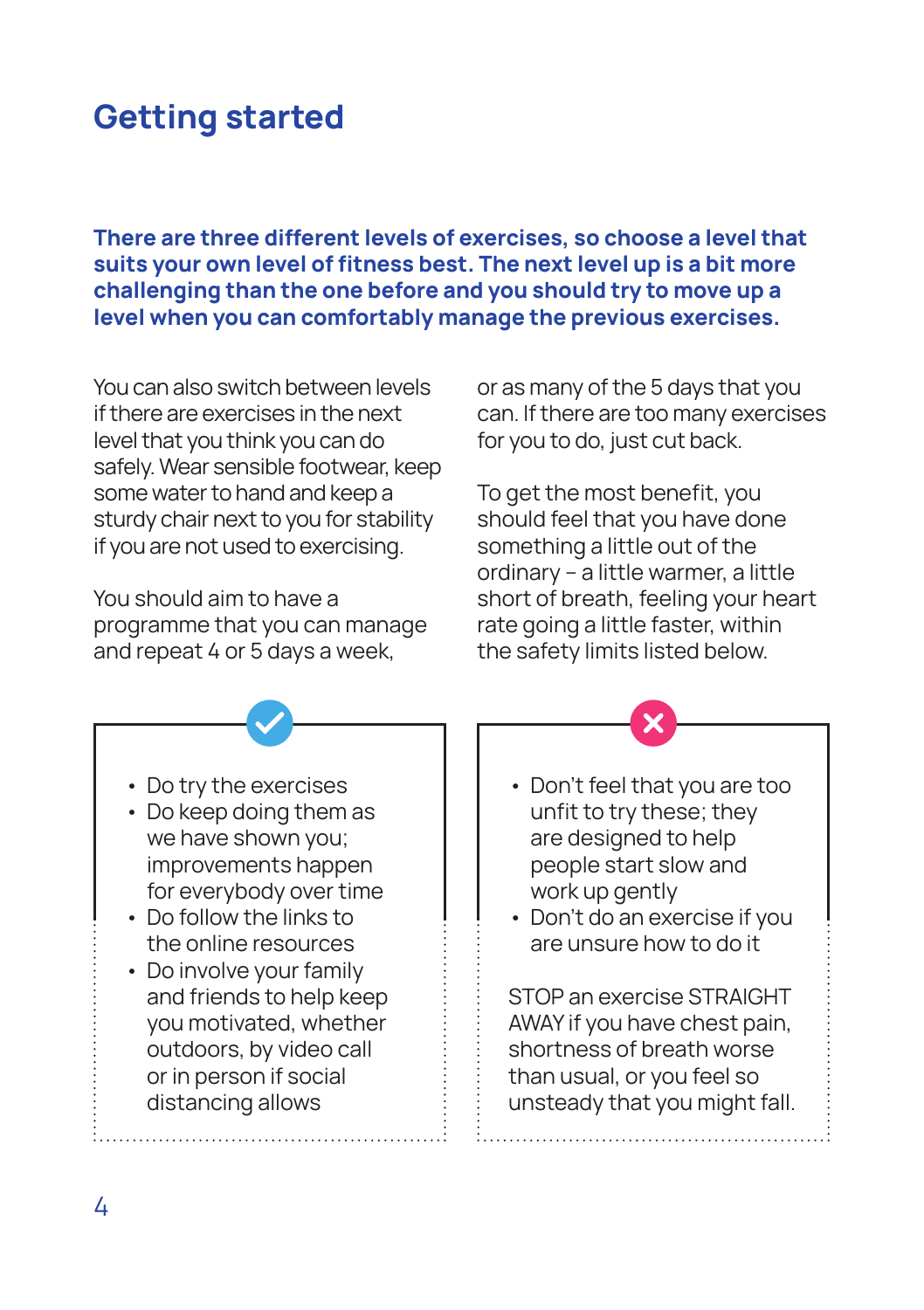Some exercise is better than none, do as much as you can to feel the improvements.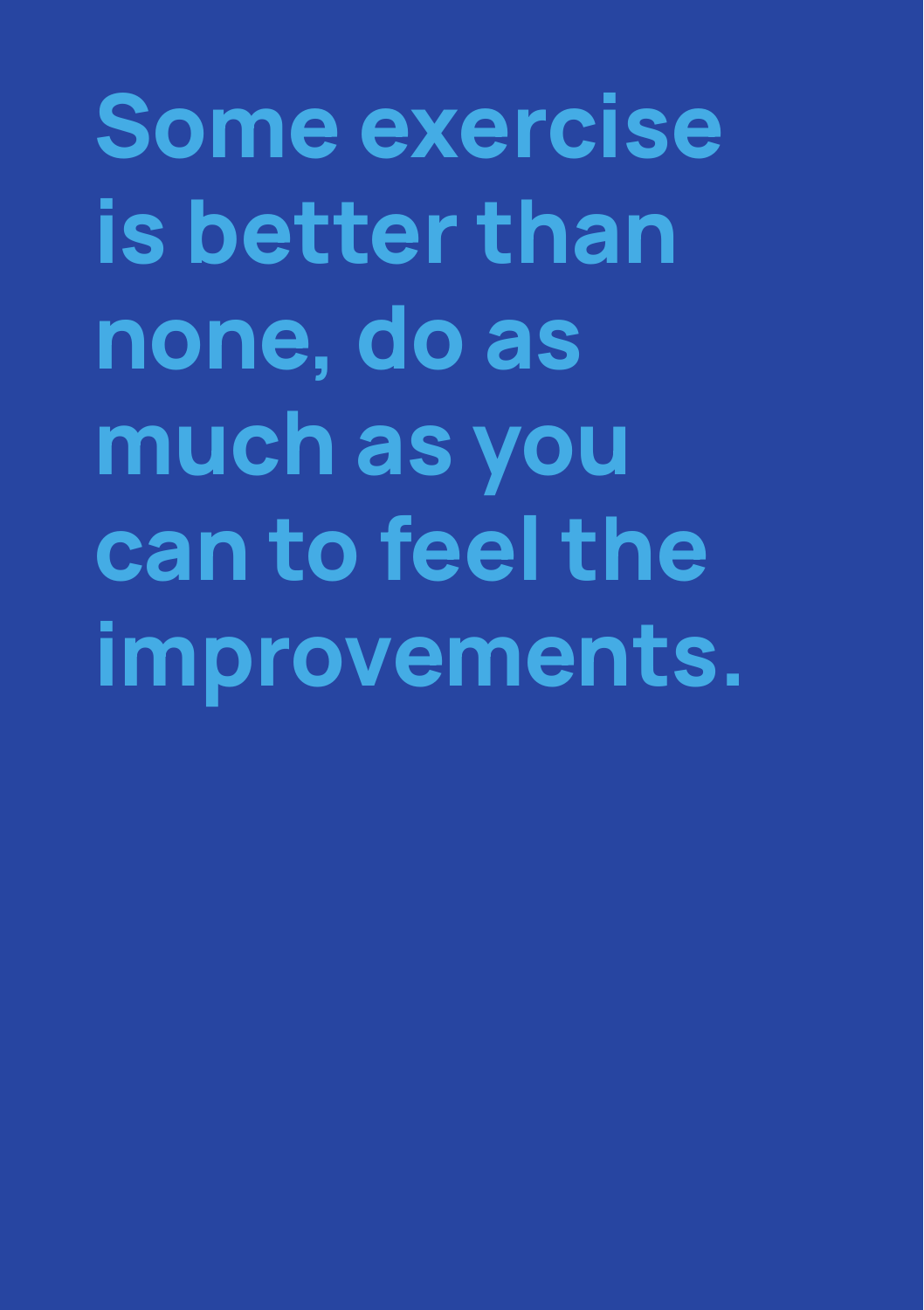# **Mobility Level 1**



### Seated ankle circles

- 1. Sit upright with your feet flat
- 2. Lift one foot off the ground
- 3. 'Draw' a circle with your big toe 10 times clockwise and 10 times anti-clockwise
- 4. Repeat with the other foot



- 1. Sit upright with your feet flat and toes pointing forwards
- 2. Lift your heels, then lower to a flat foot position
- 3. Lift your toes, then lower to a flat foot position
- 4. Use momentum to rock between the two 10-15 times



### Seated marching (out and in)

- 1. Sit upright with your feet flat
- 2. March your legs alternatively for 30 seconds
- 3. Step your left leg to the side, then return to the middle 10 times
- 4. Repeat with your right leg
- \* Try to stay within a marching motion and rhythm

### Seated shoulder rolls

- 1. Sit upright and gently clench your fists
- 2. Inhale and roll your shoulders forwards and up towards your ears
- 3. Exhale and roll your shoulders back and down in a circular movement
- 4. Repeat 10 times

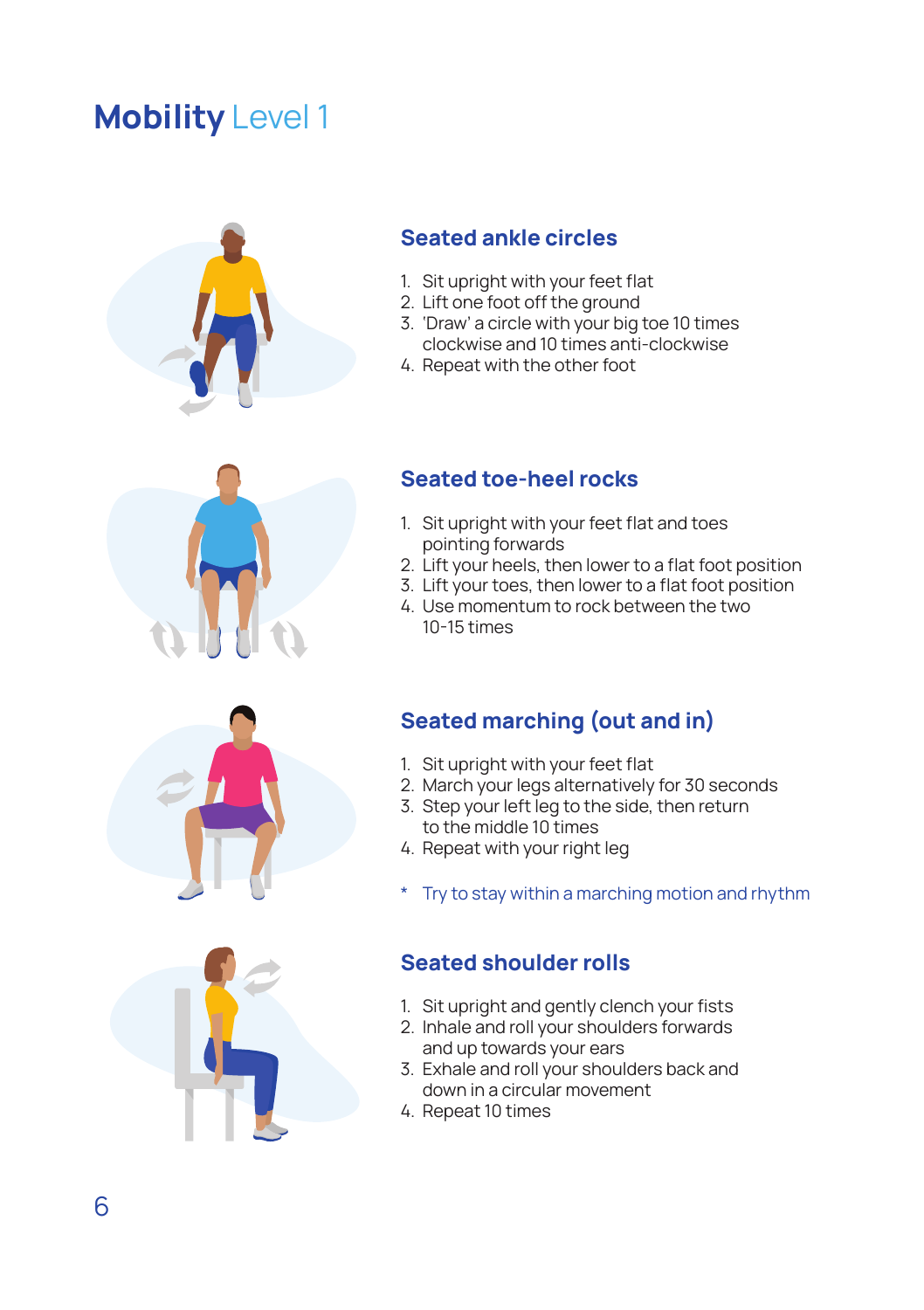# **Mobility Level 2**



### Standing ankle mobility

- 1. Stand as shown with one foot touching the wall
- 2. Bend both of your knees and try to touch the wall with your front knee without your heels lifting up
- 3. Repeat 10 times each side
- To progress: step your foot back a few centimetres



### Standing toe-heel raises

- 1. Stand with your feet hip width apart, using a sturdy chair, kitchen bench or wall for support
- 2. Lift your toes up for 2-3 seconds, then lower to a flat foot position
- 3. Lift your heels up for 2-3 seconds then lower to a flat foot position
- 4. Repeat 10-15 times

### Standing hip rotations

- 1. Stand upright using a chair or wall for support
- 2. Raise one foot off the ground to where you can stay balanced
- 3. Slowly move the knee out to the side as far as is comfortable
- 4. Hold for a second and return to the start
- 5. Repeat 5 times on each side

### Seated reach backs

- 1. Sit upright and reach your hands behind your body
- 2. Top hand palm facing forward, bottom hand palm facing away
- 3. Keeping your elbows out, bring your hands as close together as you can
- 4. Alternatively, do this with your hands to the front
- 5. Switch the hand positions over and repeat 5 times

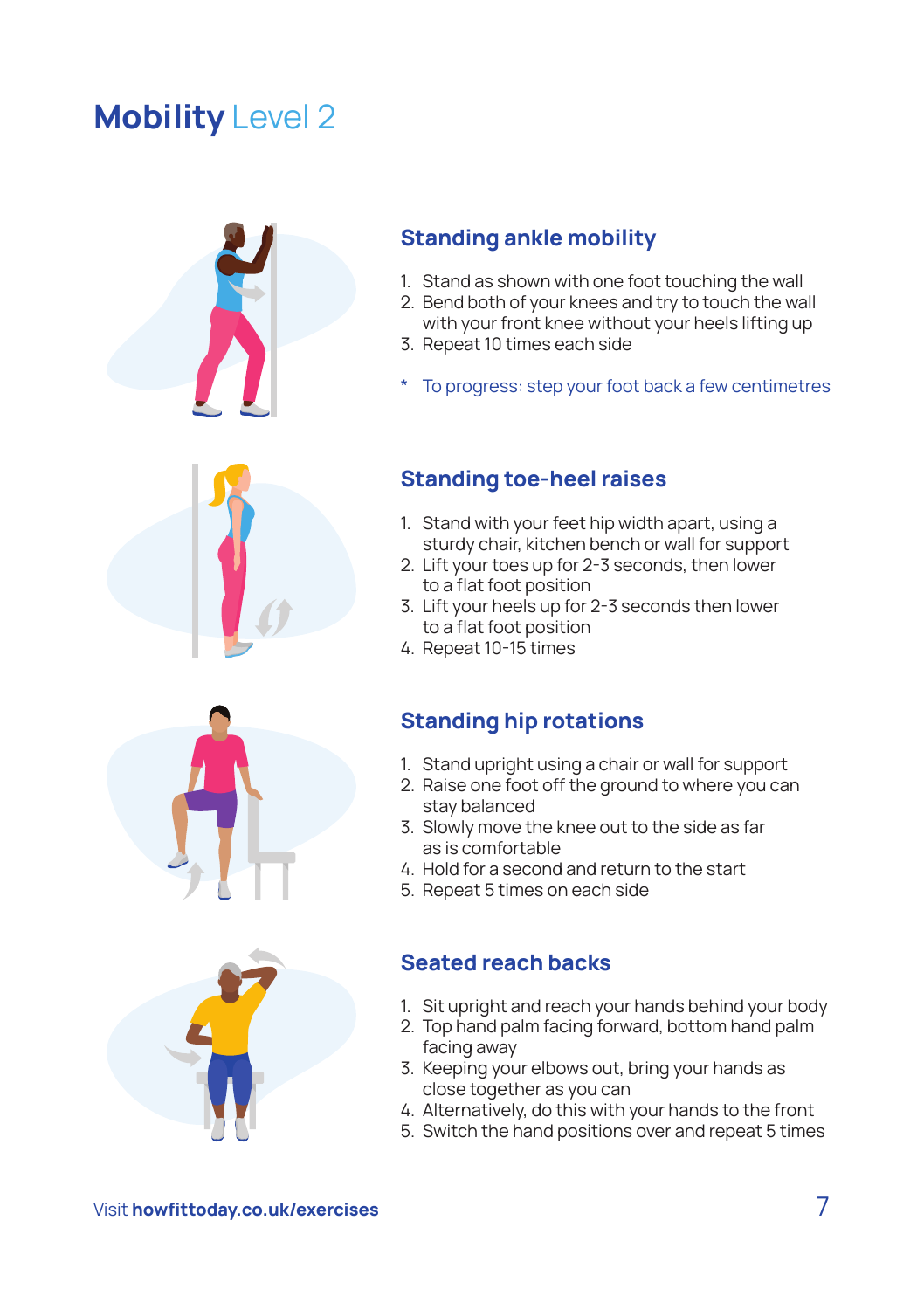# **Mobility Level 3**



### Half kneeling ankle/knee mobility

- 1. In a kneeling position as shown, gently guide your knee forwards and back
- 2. Repeat 10 times on each side
- \* Only move where it feels comfortable



### Toe and heel walks

- 1. Stand near a wall or kitchen bench for stability if needed
- 2. Lift your heels and walk 10 steps forward on your toes
- 3. Lift your toes and walk 10 steps forward on your heels

## Floor easy sit

- 1. Sit on a soft surface with one leg crossed over the other and with one hand on the floor, place the other arm on the inside of the front knee
- 2. Sit as tall as you can by pulling your shoulders down and lifting your chest up, then gently push your arms out against leg as you take a few deep breaths
- 3. Switch the leg and arm positions and repeat 5 times

### Wall shoulder reaches

- 1. Stand tall or with knees slightly bent, 1-2 steps back from a wall
- 2. Place your hands on the wall at chest height
- 3. Slowly walk your palms up the wall as far as you can comfortably and then back down to the start
- 4. Repeat 5 times

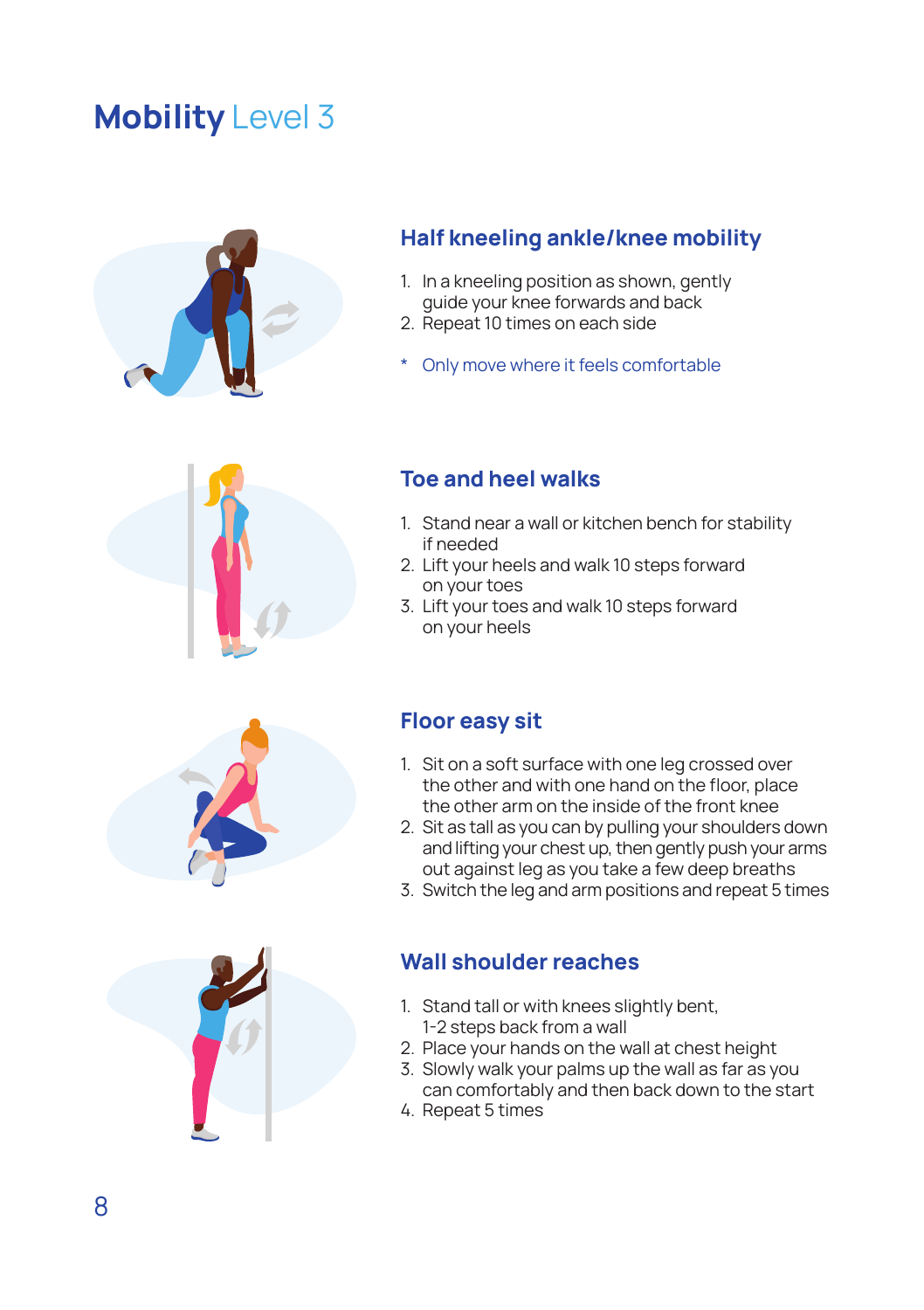# **Stability, balance and coordination Level 1**



### Seated march with knee tap

- 1. Sit upright and begin to march
- 2. When lifting your left knee, reach your right hand to tap your left knee
- 3. When lifting your right knee, reach your left hand to touch your right knee
- 4. Keep alternating and complete 10 times on each side



### Seated marching with shoulder tap

- 1. Sit upright and begin to march
- 2. When lifting your left knee, reach your right hand to tap your left shoulder
- 3. When lifting your right knee, reach your left hand to touch your right shoulder
- 4. Keep alternating and complete 10 times on each side



### Seated side rock

- 1. Sit upright and hold firmly onto the sides of your chair
- 2. Gently lean to the left until all your weight is on your left hip - keep your left foot planted firmly into the floor and raise onto your right toes/lift right foot off the floor as able
- 3. Hold for 5-10 seconds and return to start
- 4. Repeat 5 times on each side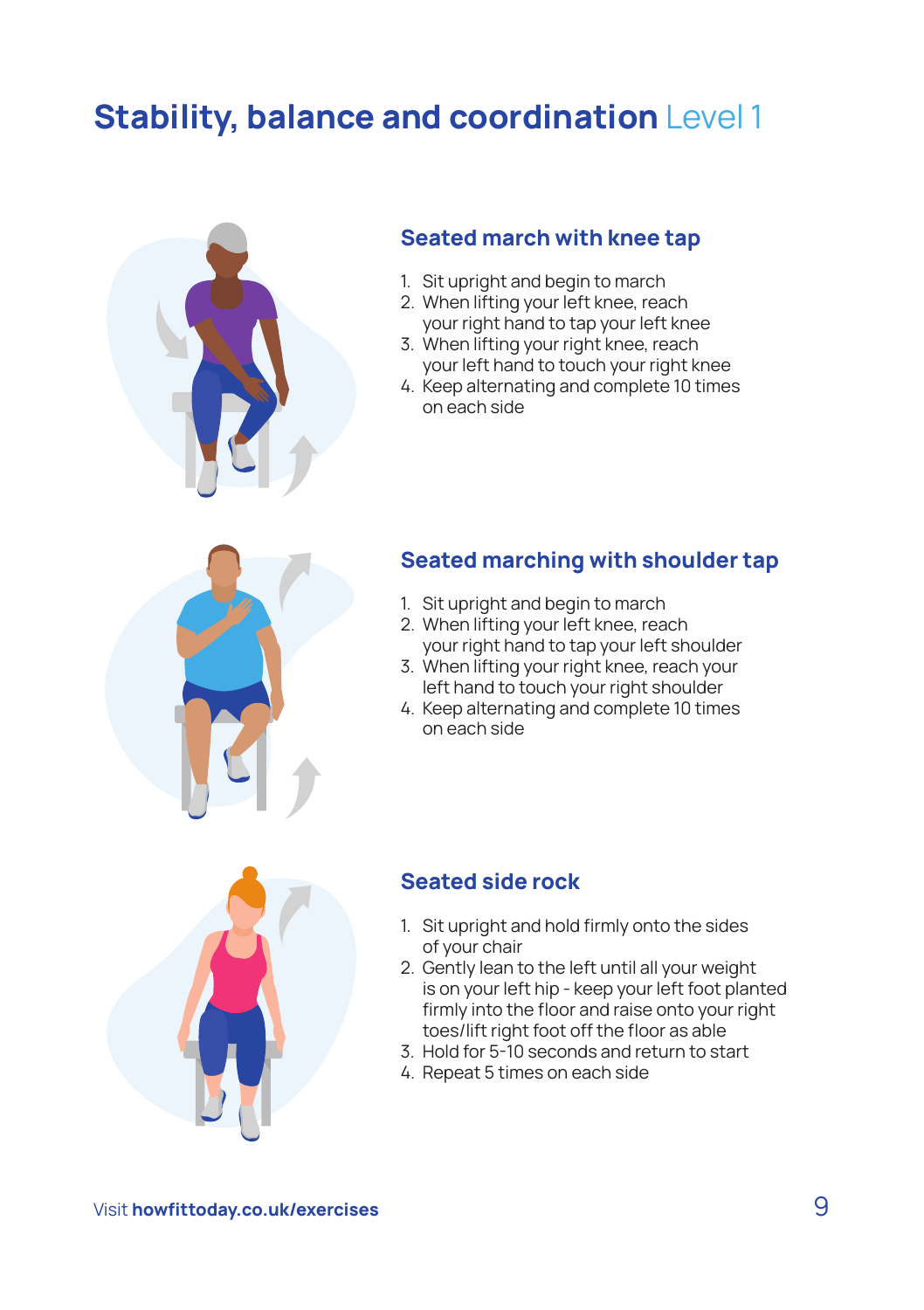# **Stability, balance and coordination Level 2**



### Single leg balance

- 1. Stand upright using a sturdy chair, kitchen bench or wall for support
- 2. Raise one knee upwards to waist height if possible and hold for 5-10 seconds, then lower your leg slowly
- 3. Repeat with your other leg
- 4. Complete 5-10 times on each leg
- Tighten your stomach, leg and bottom muscles when standing on one leg



### Arms crossed stand eyes closed

- 1. Stand with your feet hip width apart, using a sturdy chair, kitchen bench or wall for support and tighten your stomach, leg and bottom muscles throughout exercise
- 2. Stand with your arms crossed and hands on opposite shoulders
- 3. Close your eyes and hold position for 10 seconds
- 4. Repeat 5 times
- \* Open your eyes immediately and hold onto support for balance if you begin to feel unsteady

### Standing turns

- 1. Stand with your feet slightly wider than hip width apart, with both shoulders and your back against a wall
- 2. Turn to your left whilst pivoting on your right foot and reach for the wall with your right hand, keeping your left shoulder in contact with the wall
- 3. Slowly return to the start position and repeat on the other side
- 4. Repeat 5 times on each side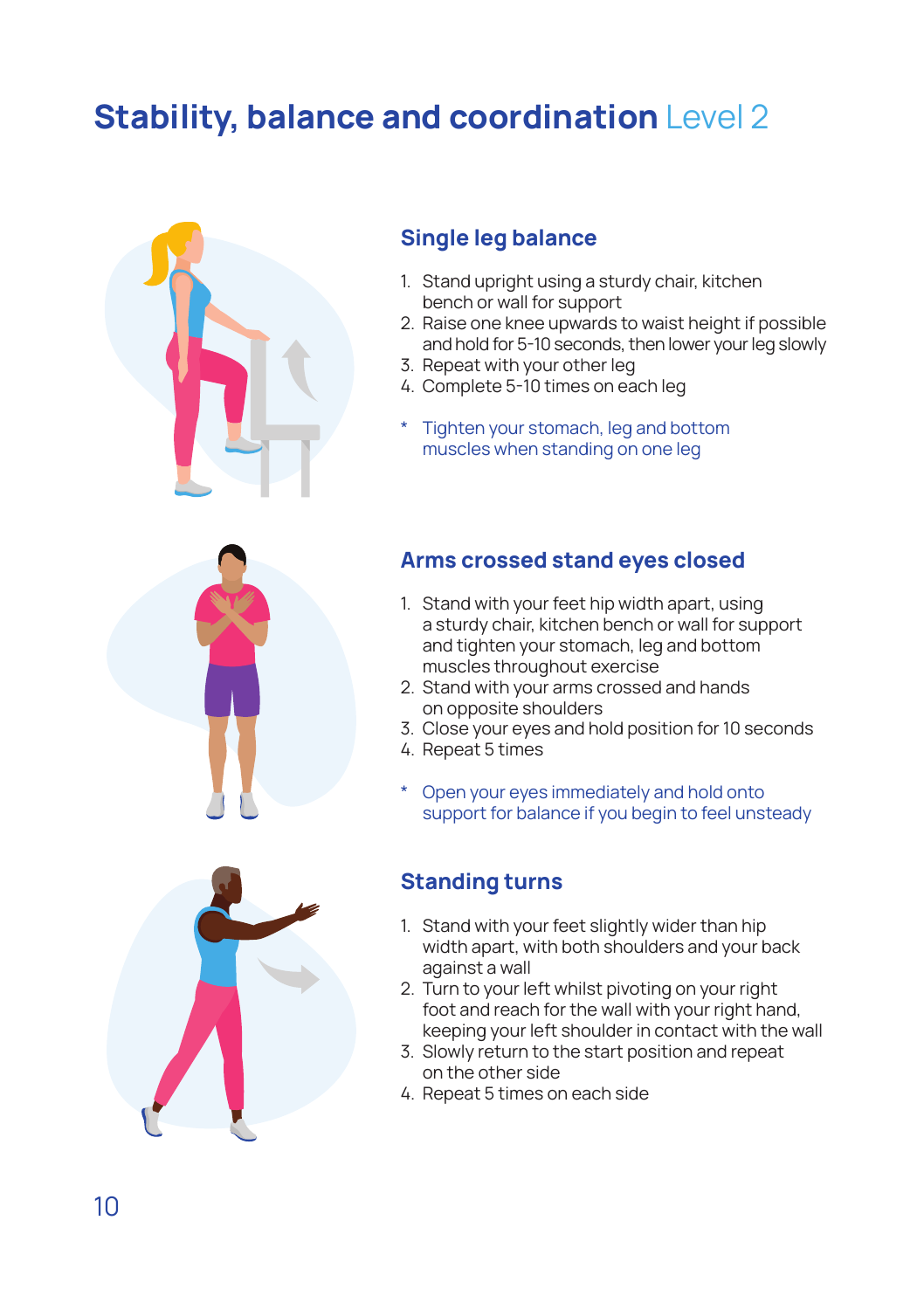# Stability, balance and coordination Level 3





- 1. Stand upright using a sturdy chair, kitchen bench or wall for support - aim to not hold onto the support if possible
- 2. Lift one foot up in front of you, slightly off the ground
- 3. Reach the foot of lifted leg forward, just above the floor, pause and return to the start position
- 4. Complete 5-10 times on each leg
- Tighten your stomach, leg and bottom muscles when standing on one leg

### Single leg balance 3-way reach

- 1. Stand upright and to the side of a sturdy chair, kitchen bench or wall for support
- 2. Stand on your left leg with a slightly bent knee and lift your right foot slightly above the ground then: reach your foot forward, then back; out to the side, then back; and finally, backwards and slightly behind your left foot, then back
- 3. Complete 3-5 times on each leg
- \* Try to keep your foot off the floor throughout exercise when standing on one leg

### Balance with arm reach

- 1. Stand with one arm against or near a wall for safety
- 2. Lift your knee up on the same side as the wall
- 3. Now place the opposite hand on your hip of the raised leg
- 4. Slightly bend your knee on the standing leg and tighten your stomach, leg and bottom muscles
- 5. Now sweep your hand from your hip, up and across the body until it's above your opposite shoulder
- 6. Repeat 5 times on one side then the other



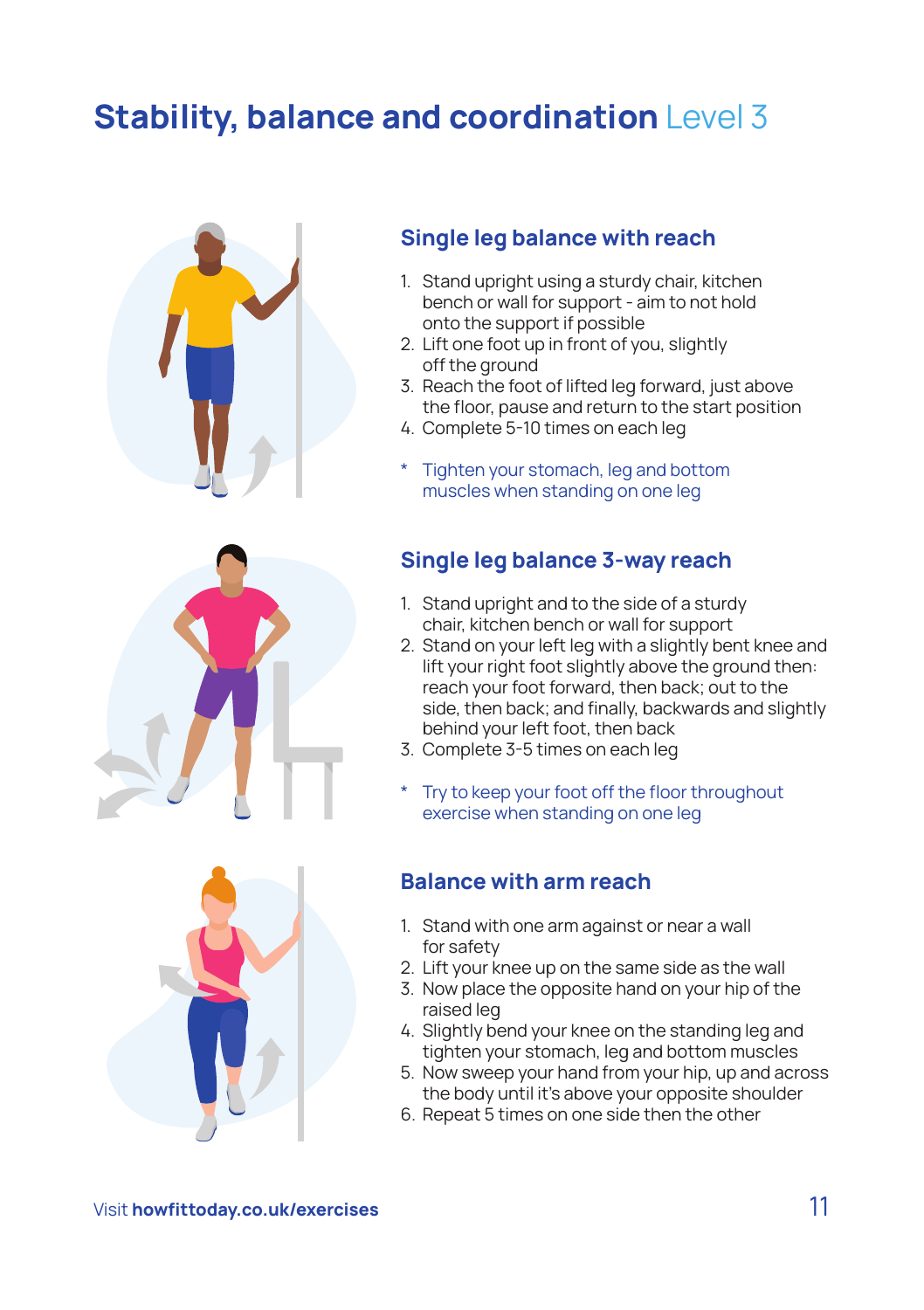

### Seated back extension

- 1. Sit with your arms crossed and hands on opposite shoulders
- 2. Keep your head and chest up and slowly lean forwards so your body is at a 45 degree angle whilst always looking forward
- 3. Push through your feet and squeeze your bottom muscles to sit back up straight
- 4. Repeat 10-15 times
- Keep your back straight throughout the exercise



### Seated leg lift

- 1. Sit upright, away from the back of your seat throughout
- 2. Lift one leg straight out in front of you, do not lock your knee and be gentle with the knee joint
- 3. Squeeze your thigh muscles for 2-3 seconds then slowly lower your leg down
- 4. Complete 5-10 times on each leg
- \* Do not hold your breath throughout the exercise



### Seated rotations

- 1. Sit with your arms crossed and hands on opposite shoulders
- 2. Gently turn your body one direction as far as it feels comfortable, breathing out as you do
- 3. Move back to the start position and turn the opposite way
- 4. Repeat 10-15 times
- To prevent dizziness, let your body lead the way, not your head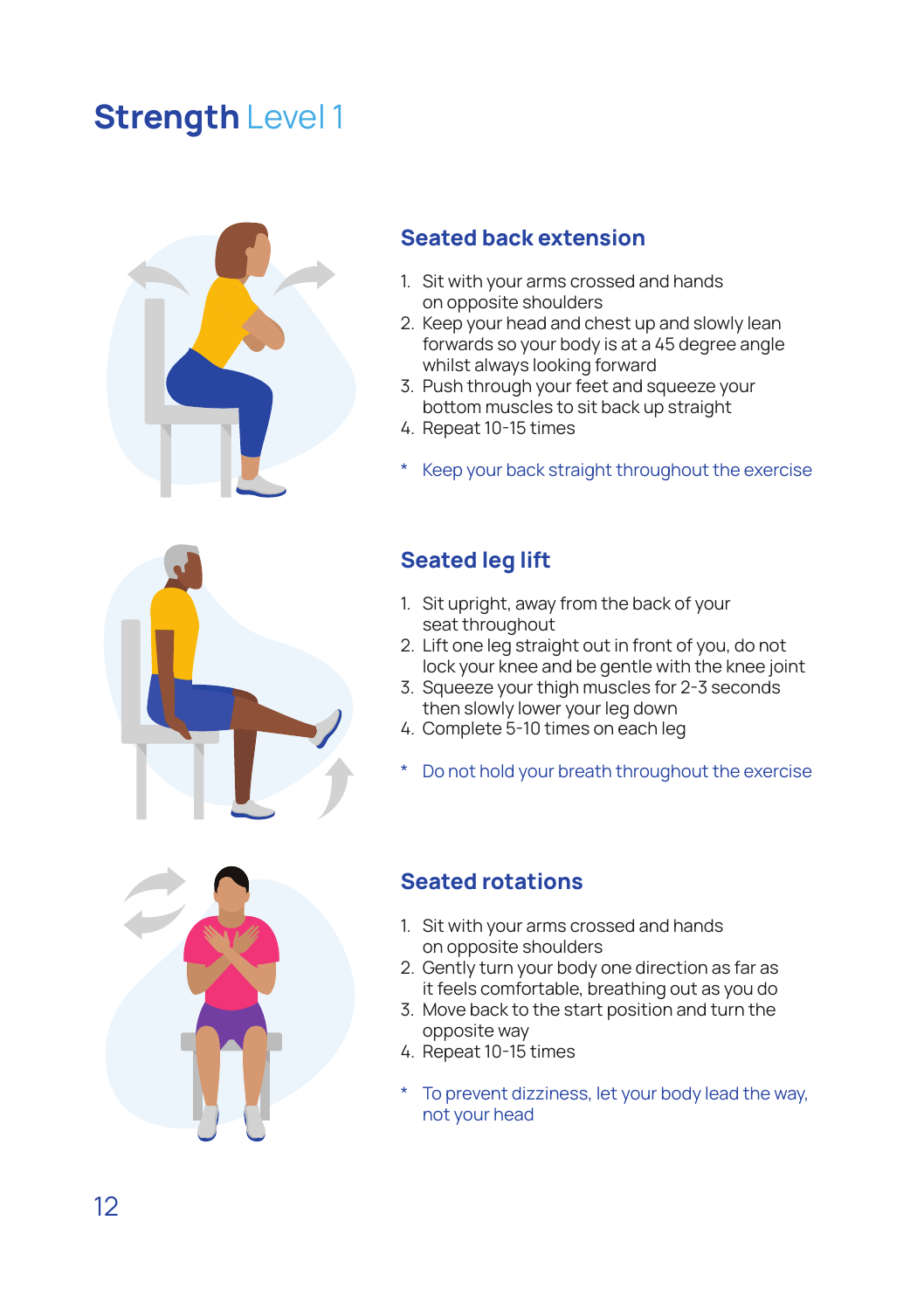

### Sit to stand using hands

- 1. Sit upright with your feet slightly behind your knees
- 2. Hold firmly onto the sides or arms of your chair
- 3. Shuffle your bum forward towards the end of the chair
- 4. Lean your chest forwards with your head up and looking forwards
- 5. Push through your feet and hands to help you stand up, squeezing your leg and bottom muscles to help you
- 6. To sit back down, make sure you feel the chair with the backs of your legs and keep your head up, then reach your hands back for the arm rests and gently sit down
- 7. Repeat 10-15 times



### Wall push

- 1. Stand upright with your feet hip width apart, facing a wall
- 2. Take 1-2 steps back from the wall
- 3. Place your hands on the wall at chest height, keeping your arms straight
- 4. Lower your body towards the wall by bending at the elbows - go as close to the wall as you can manage
- 5. Tighten your stomach, leg and bottom muscles and push through your hands away from the wall to return to the starting position
- 6. Repeat 5-10 times
- \* Breathe in when lowering yourself, breathe out when pushing away from the wall; try not to hold your breath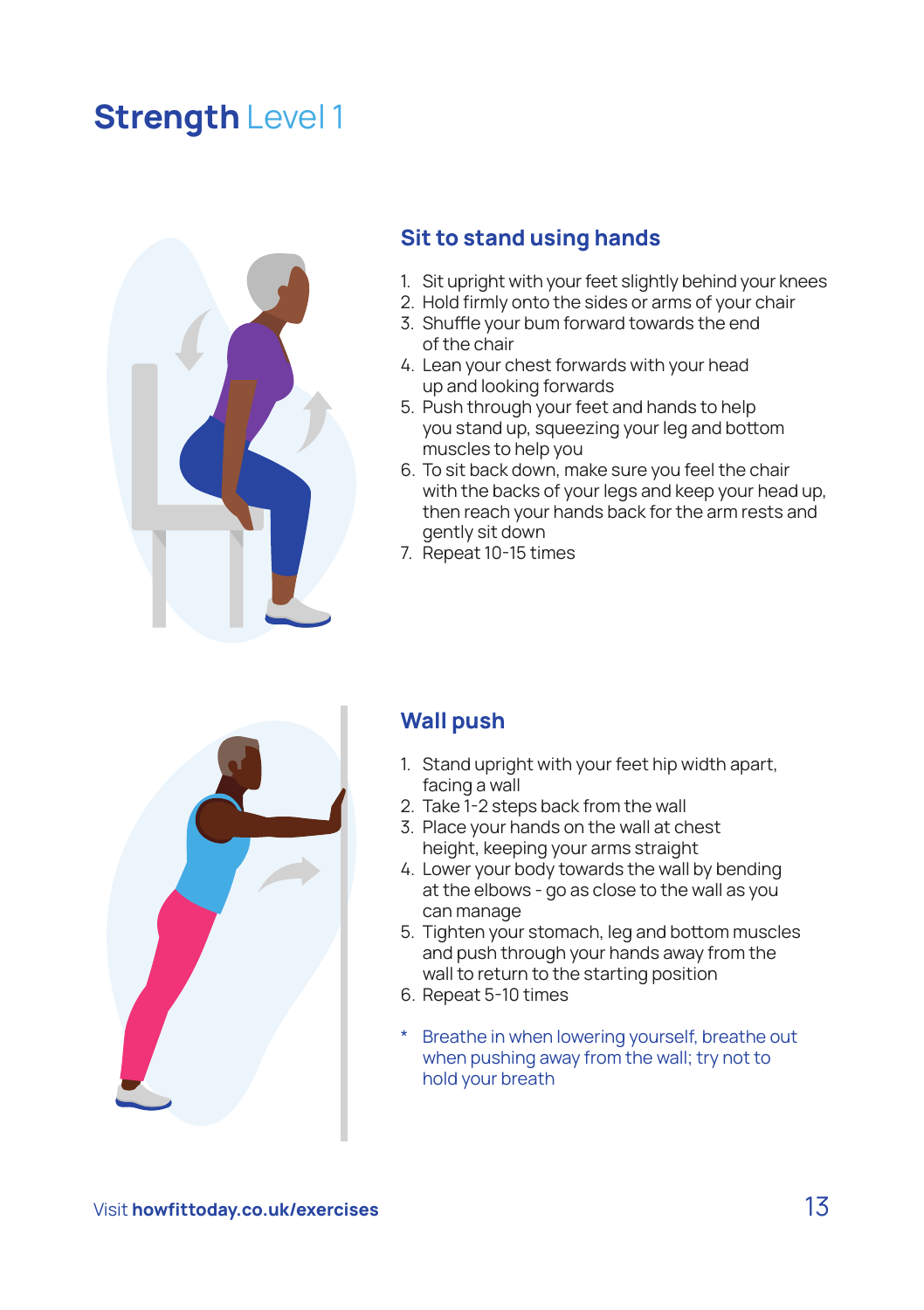

### Supported half squats

- 1. Stand with your feet slightly wider than hip width apart, using a sturdy chair or wall for support
- 2. Bend your knees and sit back from your hips as if you were going to sit down but only go halfway whilst keeping your head and chest up
- 3. Push through your feet and squeeze your leg and bottom muscles to stand up straight
- 4. Repeat 10-15 times
- \* Breathe in when squatting and breathe out when standing back up; try not to hold your breath

### Seated leg lift with hold

- 1. Sit upright, away from the back of your seat throughout
- 2. Lift one leg straight out in front of you, do not lock your knee and be gentle with the knee joint
- 3. Squeeze your thigh muscles for 5-10 seconds then slowly lower your leg down
- 4. Complete 5-10 times on each leg
- \* Do not hold your breath throughout the exercise



### Leg marching

- 1. Sit upright, keeping your back off the back rest throughout
- 2. Raise one knee slowly up as far as it feels comfortable
- 3. As you place your foot back down, lift your opposite knee up in a slow marching fashion
- 4. Count to 3 going up and down
- 5. Repeat 10-15 times on each side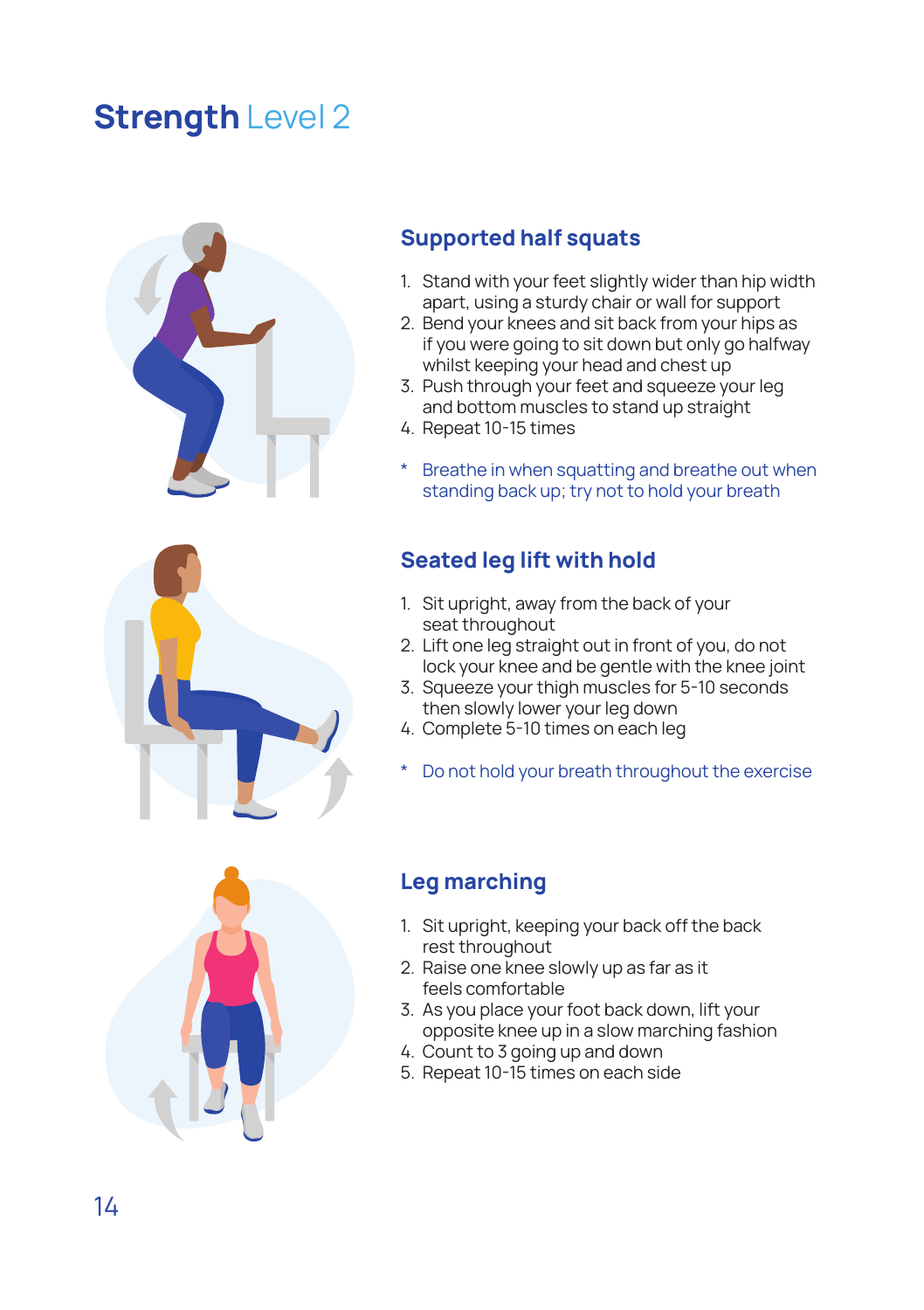

### Seated reach up and pull down

- 1. Sit upright keeping your back off the back rest throughout
- 2. Reach your arms up overhead, slightly wider than shoulder width apart
- 3. Imagine grabbing a bar and pulling it down whilst squeezing your arm and shoulder muscles
- 4. When you have pulled down, hold here and squeeze your back muscles for 3 seconds
- 5. Repeat 10-15 times
- \* To make this exercise more challenging, apply some resistance



### Kneeling push up

- 1. Get onto your hands and knees
- 2. Place your hands on the floor, slightly ahead of your shoulders and cross your feet
- 3. Gently lean forwards and tighten your stomach muscles
- 4. Lower yourself towards the floor by bending your elbows, getting as close to the floor as you can
- 5. Tighten your stomach muscles and push through your hands away from the floor to return to the starting position
- 6. Repeat 5-10 times
- Breathe in when lowering yourself, breathe out when pushing away from the floor; try not to hold your breath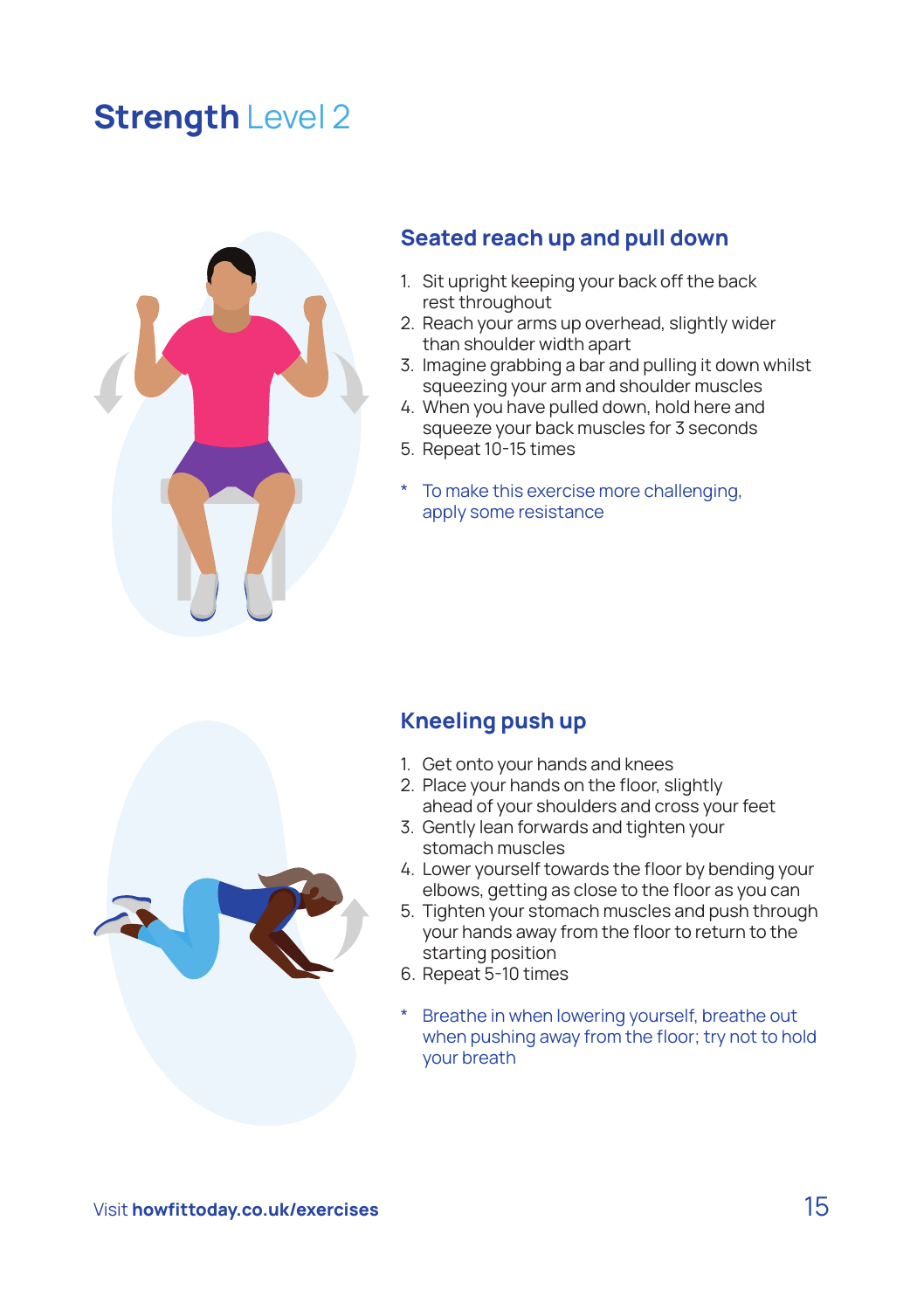

### Scapula push ups

- 1. Stand upright with your feet hip width apart, facing a wall
- 2. Place your hands on the wall at chest height
- 3. Without bending your elbows, lower yourself between your arms then push into the wall to come back to the start position
- 4. Repeat 10-15 times
- To make this exercise more challenging, try the same exercise on your hands and knees instead of against a wall

### Bodyweight hip hinge

- 1. Stand upright with your feet hip width apart, keep your head and chest up whilst looking forwards
- 2. Push your hips back and bend in the middle, slightly bending your knees until you feel a stretch in the back of your thighs
- 3. To stand back up straight, push through your feet whilst squeezing your leg and bottom muscles
- 4. Repeat 10-15 times



### Seated cycling

- 1. Sit halfway to the front of the chair
- 2. Hold firmly onto the sides or arms of the chair
- 3. Rest your back on the back rest
- 4. Lift both of your feet up and bring one knee slowly towards your chest
- 5. As you lower this leg back down, bring your opposite knee slowly towards your chest
- 6. Continue to alternate leg in a pedalling-like action, keeping your feet off of the ground
- 7. Repeat 10-15 times on each side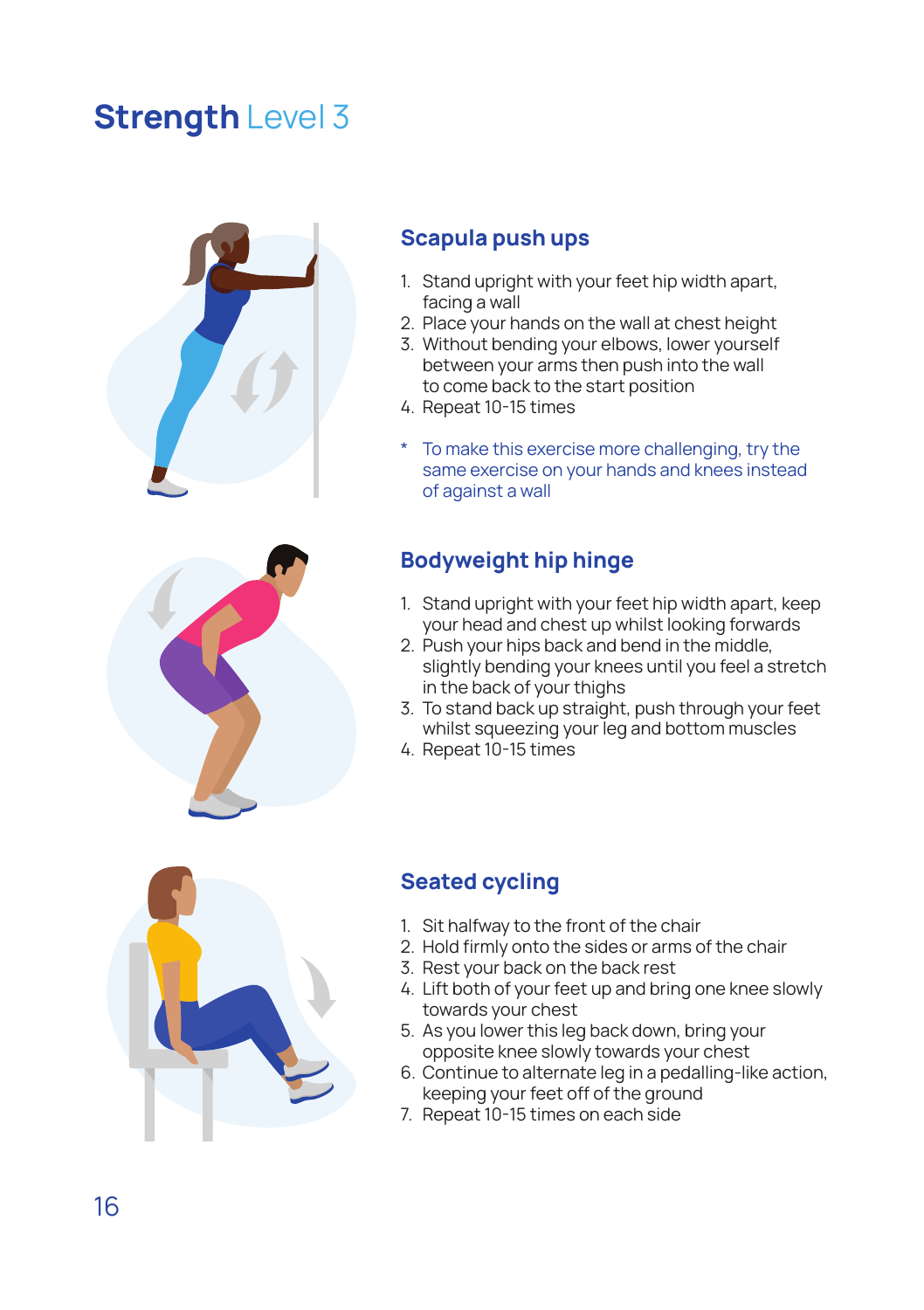

### Bodyweight squats

- 1. Stand with your feet slightly wider than hip width apart
- 2. Bend your knees and sit back from your hips as if you were going to sit down whilst keeping your head and chest up - reach your arms out in front of you to help you balance
- 3. Push through your feet and squeeze your leg and bottom muscles to stand up straight
- 4. Repeat 10-15 times
- \* Breathe in when squatting, breathe out when standing back up; try not to hold your breath at any point

### Full push up

- 1. Get onto your hands and knees and place your hands on the floor, slightly ahead of your shoulders with fingers spread
- 2. Kick your legs out to be on your hands and toes in a plank position, keeping your stomach, leg and bottom muscles tight to protect your back throughout
- 3. Lower yourself towards the floor by bending your elbows, getting as close to the floor as you can without dipping your head towards the floor - to make this more challenging, pause for 1-3 seconds when lowering yourself towards the floor before pushing back up
- 4. Tighten your stomach muscles and push through your hands away from the floor to return to the starting position and repeat 5-10 times
- \* Breathe in when lowering yourself, breathe out when pushing away from the floor and try not to hold your breath

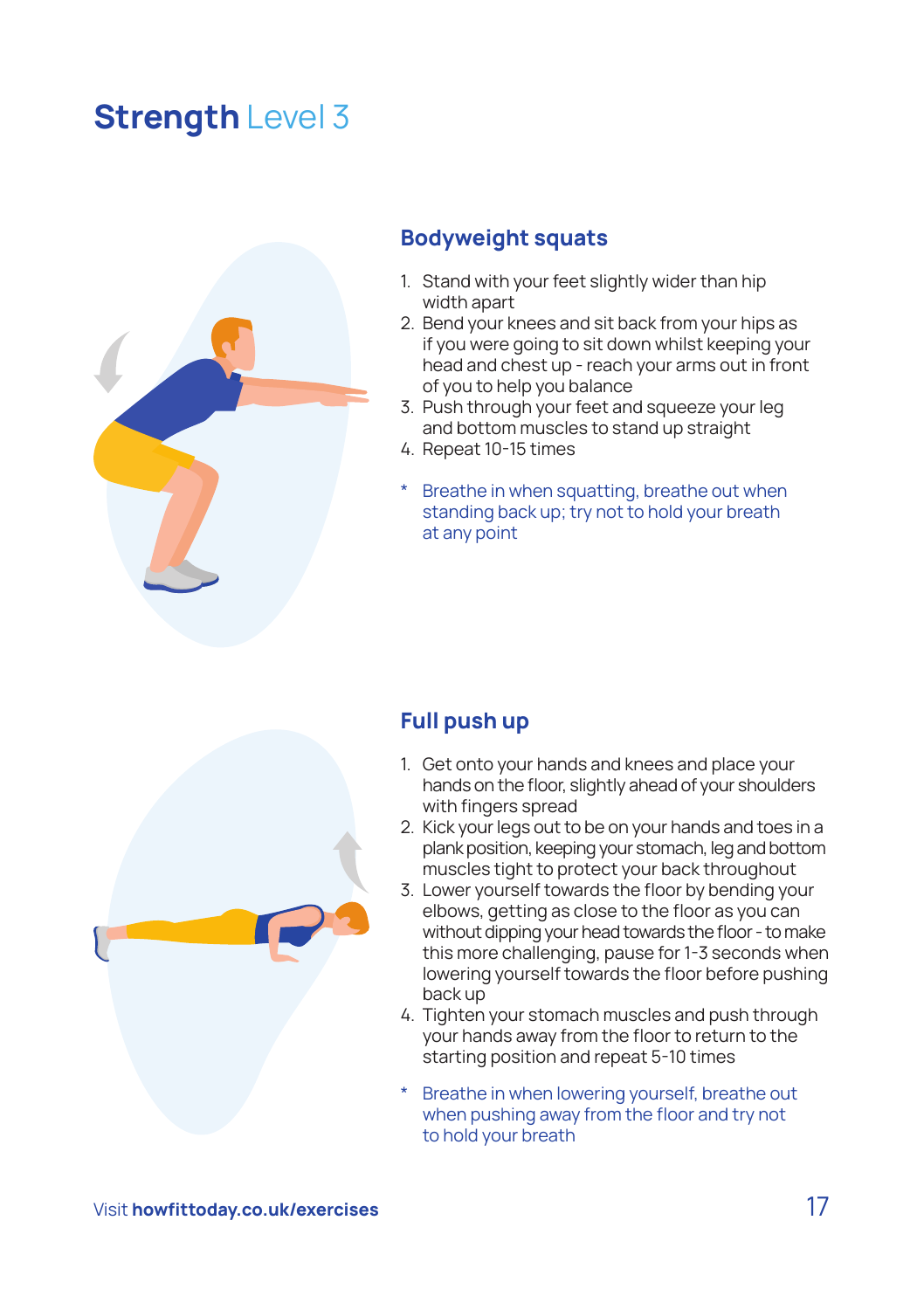No matter which level you are at, this will provide you with an easy way to improve your fitness.

The same applies if you are able to start at level 2,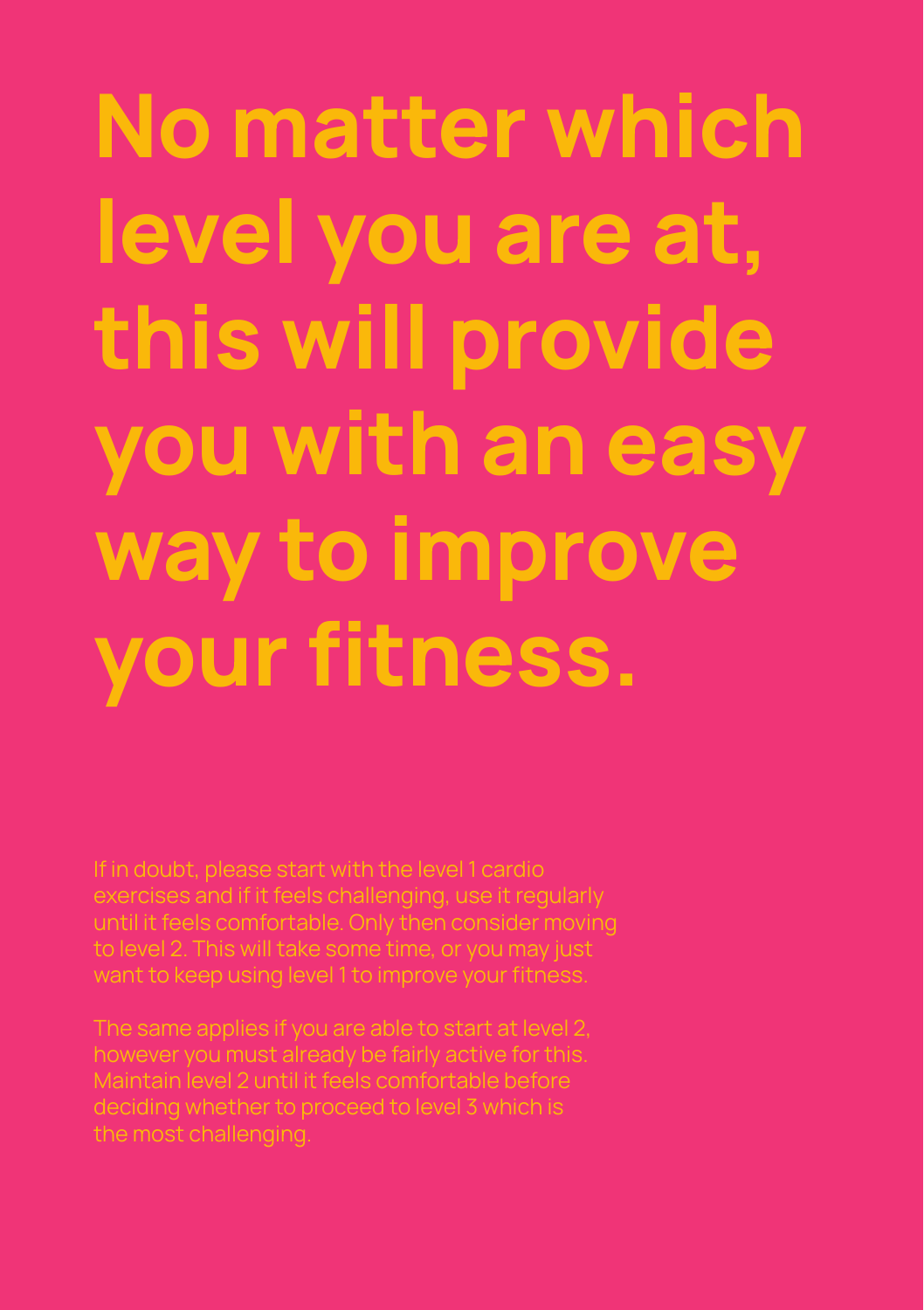





### Seated marching Level 1

- 1. 30 seconds effort
- 2. Rest 60 seconds
- 3. 3-5 rounds

### Squat to seat Level 2

- 1. 60 seconds effort
- 2. Rest 60 seconds
- 3. 3-5 rounds



- 1. 60 seconds effort
- 2. Rest 60 seconds
- 3. 3-5 rounds



### Jog in place Level 3 Step ups on low step Level 3

- 1. 60 seconds effort
- 2. Rest 60 seconds
- 3. 3-5 rounds

### Record your total repetitions and try to add one or two each session.

Visit howfittoday.co.uk/exercises 19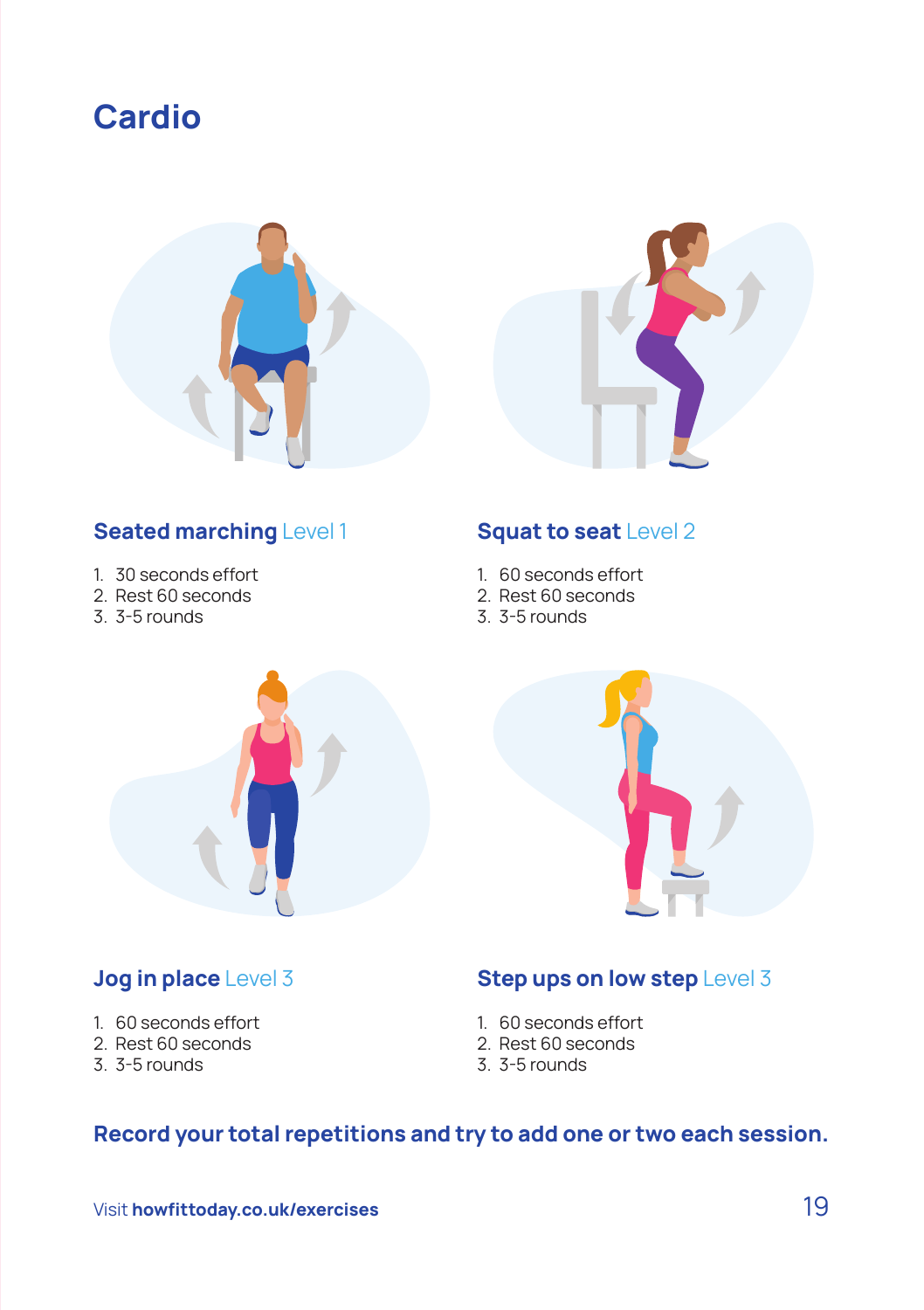# Your health

### Healthy eating

- Avoid ready meals if you can
- Eat plenty of fresh fruit and vegetables; tinned and frozen are fine
- If possible, eat lean meat, poultry, fish (especially oily fish) and eggs and avoid pies, pastries and processed meats
- Drink plenty of water and limit sugar in caffeinated drinks
- Avoid too many sweets, chocolates, crisps, cakes, biscuits and too much bread.
- For more tips on healthy eating, visit nhs.uk/live-well/eat-well/ eight-tips-for-healthy-eating

### **Smoking**

Stopping smoking is one of the best things you can do for your health, as well as having financial and physical benefits. Quitting will also improve your chances of coping well with the COVID-19 virus. So this is a great time to try and stop smoking while you are trying to increase your fitness with the HowFit plan.

If you need additional help, there are plenty of resources available to improve your chances of quitting for good. Further information can be found by visiting nhs.uk/livewell/quit-smoking

### Alcohol consumption

It's tempting to reach for that extra can of beer, glass of wine or gin and tonic while at home, but not only is this just empty calories, it contributes to obesity and carries a lot of health risks. Try and keep to the safe limits of 14 units\* for men and women, per week.

If you are struggling with too much alcohol, there is plenty of help out there to improve your chances of cutting down safely. Visit nhs.uk/live-well/alcohol-support

\* This amounts to around 10 small glasses of low-strength wine or 6 pints of average strength beer or lager.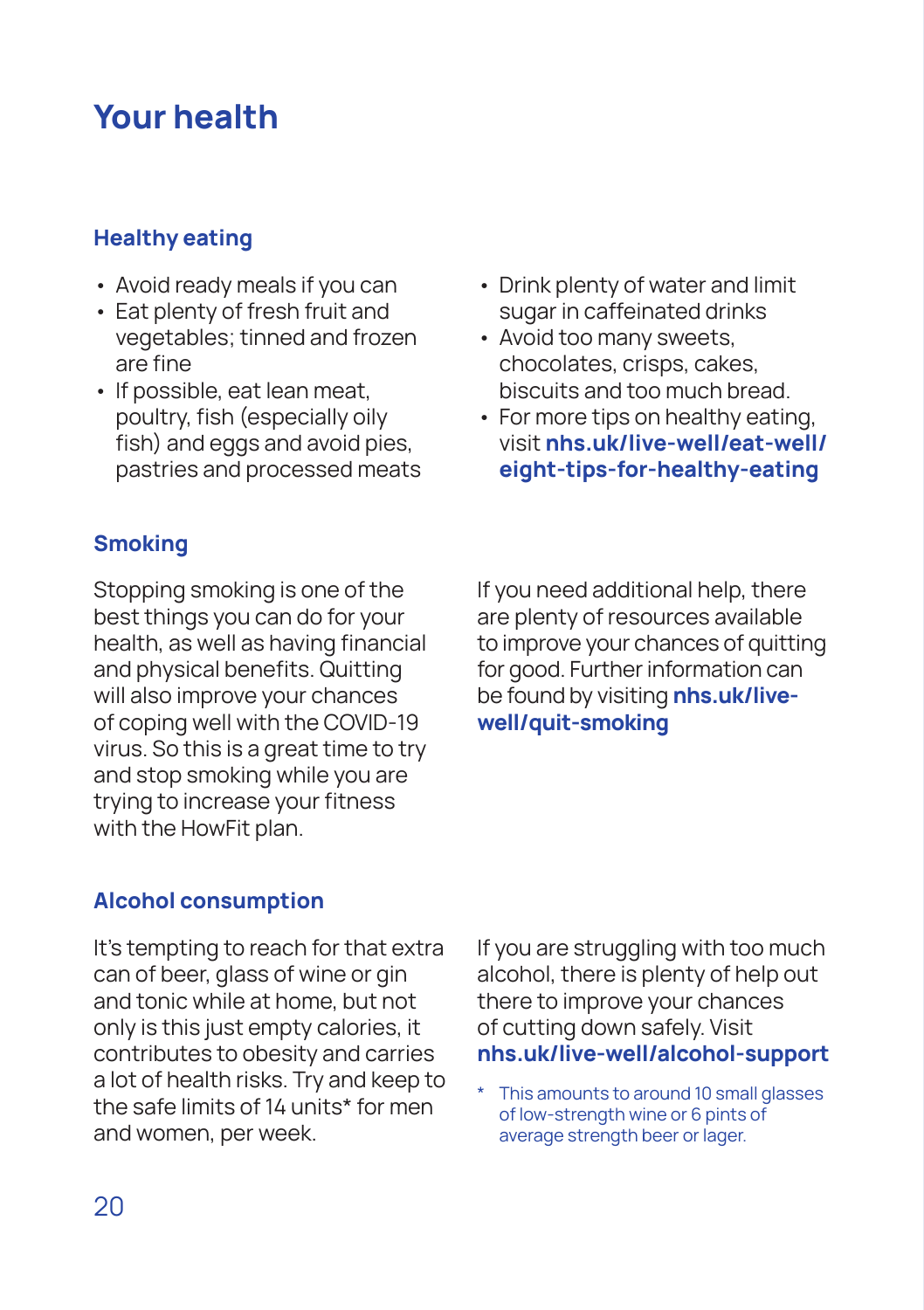### Other resources

For tips on ways to get active in the home and outside, visit sportengland.org/jointhemovement

For falls prevention advice including strength and balance exercises, visit nhsinform.scot/healthy-living/preventing-falls

For exercises for healthy joints, visit versusarthritis.org/about-arthritis/exercising-with-arthritis/ exercises-for-healthy-joints

For general health and wellbeing advice and resources, visit nhs.uk/live-well

For specific advice on exercise, visit nhs.uk/live-well/exercise

For better health, little changes can support health improvements, visit nhs.uk/better-health

For making better small, practical changes that fit in with your life, visit nhs.uk/oneyou

For looking after your mental health and wellbeing, visit nhs.uk/oneyou/every-mind-matters

For creating a free mind plan to help you deal with stress and anxiety, improve your sleep, boost your mood and feel more in control, visit nhs.uk/oneyou/every-mind-matters/your-mind-plan-quiz

For secure access to a range of NHS services on your smartphone or tablet, download the NHS App. The NHS App is available now on iOS and Android nhs.uk/nhs-services/online-services/nhs-app

### Further details available on our website howfittoday.co.uk/exercises

If you are unwell, mentally, or physically, in a way that would have made you call a doctor or try and get medical advice before the pandemic, you still need to do this.

For non-urgent problems talk to your local pharmacist or call your GP surgery – they

are very much open for business as usual, although some of the ways they work may have changed due to the pandemic.

 If you have a medical emergency, call 999. If the problem is less urgent, go online to the NHS 111 system at 111.nhs.uk or call 111.

Not to be reproduced without the copyright owners' permission.